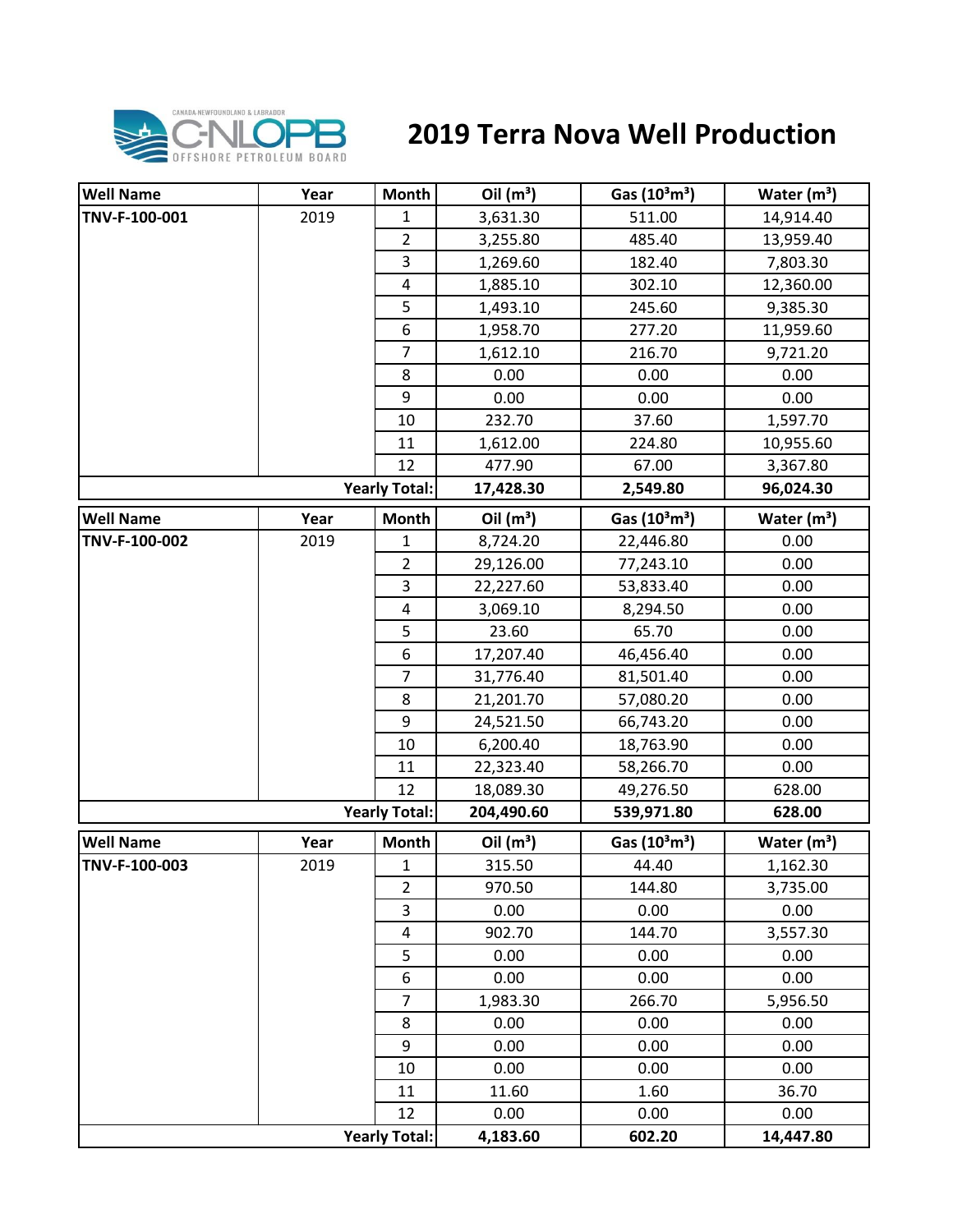| <b>Well Name</b> | Year | Month                | Oil $(m^3)$ | Gas $(10^3 \text{m}^3)$ | Water $(m^3)$ |
|------------------|------|----------------------|-------------|-------------------------|---------------|
| TNV-F-100-004    | 2019 | 1                    | 0.00        | 0.00                    | 0.00          |
|                  |      | $\overline{2}$       | 0.00        | 0.00                    | 0.00          |
|                  |      | 3                    | 0.00        | 0.00                    | 0.00          |
|                  |      | 4                    | 0.00        | 0.00                    | 0.00          |
|                  |      | 5                    | 0.00        | 0.00                    | 0.00          |
|                  |      | 6                    | 0.00        | 0.00                    | 0.00          |
|                  |      | 7                    | 6,862.10    | 6,591.80                | 10,975.20     |
|                  |      | 8                    | 21,681.10   | 21,861.90               | 35,340.40     |
|                  |      | 9                    | 17,800.50   | 18,490.60               | 30,015.30     |
|                  |      | 10                   | 8,398.70    | 9,700.90                | 15,298.80     |
|                  |      | 11                   | 15,168.30   | 28,126.70               | 48,354.80     |
|                  |      | 12                   | 8,712.60    | 17,029.10               | 31,423.50     |
|                  |      | <b>Yearly Total:</b> | 78,623.30   | 101,801.00              | 171,408.00    |

| <b>Well Name</b>     | Year | <b>Month</b> | Oil $(m^3)$ | Gas $(10^3 \text{m}^3)$ | Water $(m^3)$ |
|----------------------|------|--------------|-------------|-------------------------|---------------|
| TNV-G-090-002-W      | 2019 | 1            | 868.10      | 116.90                  | 22,240.30     |
|                      |      | 2            | 1,443.10    | 206.10                  | 38,594.80     |
|                      |      | 3            | 2,286.70    | 314.40                  | 60,342.70     |
|                      |      | 4            | 4,021.70    | 617.10                  | 113,213.80    |
|                      |      | 5            | 2,437.40    | 384.10                  | 65,771.90     |
|                      |      | 6            | 3,468.40    | 470.00                  | 90,940.90     |
|                      |      | 7            | 2,629.90    | 338.50                  | 74,100.60     |
|                      |      | 8            | 3,452.60    | 466.50                  | 99,215.00     |
|                      |      | 9            | 2,790.40    | 388.30                  | 91,006.70     |
|                      |      | 10           | 960.90      | 148.80                  | 33,850.40     |
|                      |      | 11           | 3,448.80    | 460.50                  | 74,327.20     |
|                      |      | 12           | 1,304.80    | 174.80                  | 29,162.90     |
| <b>Yearly Total:</b> |      |              | 29,112.80   | 4,086.00                | 792,767.20    |

| <b>Well Name</b>     | Year | Month          | Oil $(m^3)$ | Gas $(10^3 \text{m}^3)$ | Water $(m^3)$ |
|----------------------|------|----------------|-------------|-------------------------|---------------|
| TNV-G-090-003        | 2019 | 1              | 0.00        | 0.00                    | 0.10          |
|                      |      | $\overline{2}$ | 0.00        | 0.00                    | 0.00          |
|                      |      | 3              | 0.00        | 0.00                    | 0.00          |
|                      |      | 4              | 2.40        | 0.40                    | 70.40         |
|                      |      | 5              | 0.00        | 0.00                    | 0.00          |
|                      |      | 6              | 0.00        | 0.00                    | 0.00          |
|                      |      | 7              | 0.00        | 0.00                    | 0.00          |
|                      |      | 8              | 2,854.60    | 403.00                  | 77,436.30     |
|                      |      | 9              | 812.70      | 118.30                  | 22,807.60     |
|                      |      | 10             | 0.00        | 0.00                    | 0.00          |
|                      |      | 11             | 223.40      | 31.20                   | 6,861.00      |
|                      |      | 12             | 1,701.30    | 238.20                  | 54,195.60     |
| <b>Yearly Total:</b> |      |                | 5,594.40    | 791.10                  | 161,371.00    |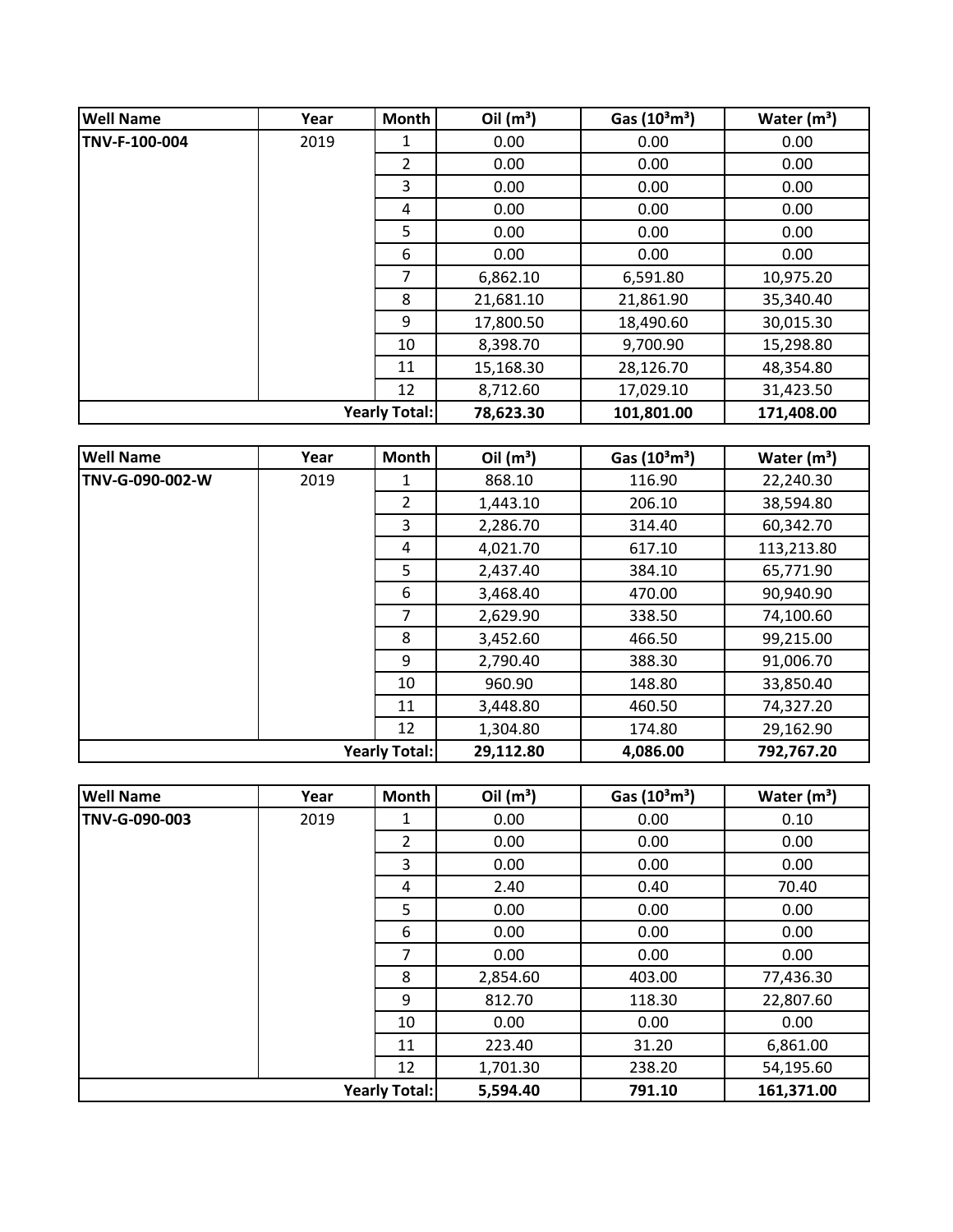| <b>Well Name</b> | Year                 | <b>Month</b>   | Oil $(m^3)$ | Gas $(10^3 \text{m}^3)$ | Water $(m^3)$ |
|------------------|----------------------|----------------|-------------|-------------------------|---------------|
| TNV-G-090-005-Y  | 2019                 | 1              | 347.10      | 48.30                   | 4,945.60      |
|                  |                      | $\overline{2}$ | 460.20      | 67.70                   | 6,844.10      |
|                  |                      | 3              | 1,111.40    | 157.40                  | 11,434.00     |
|                  |                      | 4              | 1,720.00    | 271.80                  | 18,877.60     |
|                  |                      | 5              | 1,327.60    | 215.40                  | 13,964.20     |
|                  |                      | 6              | 2,251.30    | 314.20                  | 23,012.90     |
|                  |                      | 7              | 1,459.90    | 192.90                  | 14,733.90     |
|                  |                      | 8              | 3,056.50    | 425.60                  | 31,439.90     |
|                  |                      | 9              | 2,000.30    | 286.80                  | 30,941.30     |
|                  |                      | 10             | 602.70      | 96.00                   | 10,097.10     |
|                  |                      | 11             | 1,981.50    | 272.30                  | 28,945.90     |
|                  |                      | 12             | 1,790.10    | 246.90                  | 27,115.30     |
|                  | <b>Yearly Total:</b> |                | 18,108.60   | 2,595.30                | 222,351.80    |

| <b>Well Name</b>     | Year | <b>Month</b> | Oil $(m^3)$ | Gas $(10^3 \text{m}^3)$ | Water $(m^3)$ |
|----------------------|------|--------------|-------------|-------------------------|---------------|
| TNV-G-090-006-Z      | 2019 | 1            | 1,081.50    | 197.80                  | 17,617.30     |
|                      |      | 2            | 1,964.20    | 380.70                  | 33,395.30     |
|                      |      | 3            | 3,664.60    | 684.50                  | 49,981.40     |
|                      |      | 4            | 7,225.30    | 1,505.90                | 105,133.70    |
|                      |      | 5            | 4,997.70    | 1,070.00                | 69,695.30     |
|                      |      | 6            | 7,611.80    | 1,400.70                | 103,146.50    |
|                      |      | 7            | 3,690.50    | 645.20                  | 63,247.70     |
|                      |      | 8            | 5,515.40    | 1,012.30                | 100,703.90    |
|                      |      | 9            | 5,660.10    | 1,070.10                | 101,004.00    |
|                      |      | 10           | 1,707.20    | 358.90                  | 32,888.70     |
|                      |      | 11           | 4,645.40    | 842.30                  | 65,691.10     |
|                      |      | 12           | 3,589.70    | 653.20                  | 52,641.50     |
| <b>Yearly Total:</b> |      | 51,353.40    | 9,821.60    | 795,146.40              |               |

| <b>Well Name</b>     | Year | <b>Month</b> | Oil $(m^3)$ | Gas $(10^3 \text{m}^3)$ | Water $(m^3)$ |
|----------------------|------|--------------|-------------|-------------------------|---------------|
| TNV-G-090-009        | 2019 | 1            | 0.00        | 0.00                    | 0.00          |
|                      |      | 2            | 0.00        | 0.00                    | 0.00          |
|                      |      | 3            | 0.00        | 0.00                    | 0.00          |
|                      |      | 4            | 0.00        | 0.00                    | 0.00          |
|                      |      | 5            | 0.00        | 0.00                    | 0.00          |
|                      |      | 6            | 0.00        | 0.00                    | 0.00          |
|                      |      | 7            | 2,016.80    | 255.70                  | 4,671.80      |
|                      |      | 8            | 6,877.90    | 915.60                  | 23,570.50     |
|                      |      | 9            | 22,539.10   | 3,090.50                | 88,622.60     |
|                      |      | 10           | 5,843.20    | 890.80                  | 28,892.70     |
|                      |      | 11           | 11,262.10   | 1,481.20                | 59,199.50     |
|                      |      | 12           | 9,823.40    | 1,296.40                | 42,725.70     |
| <b>Yearly Total:</b> |      |              | 58,362.50   | 7,930.20                | 247,682.80    |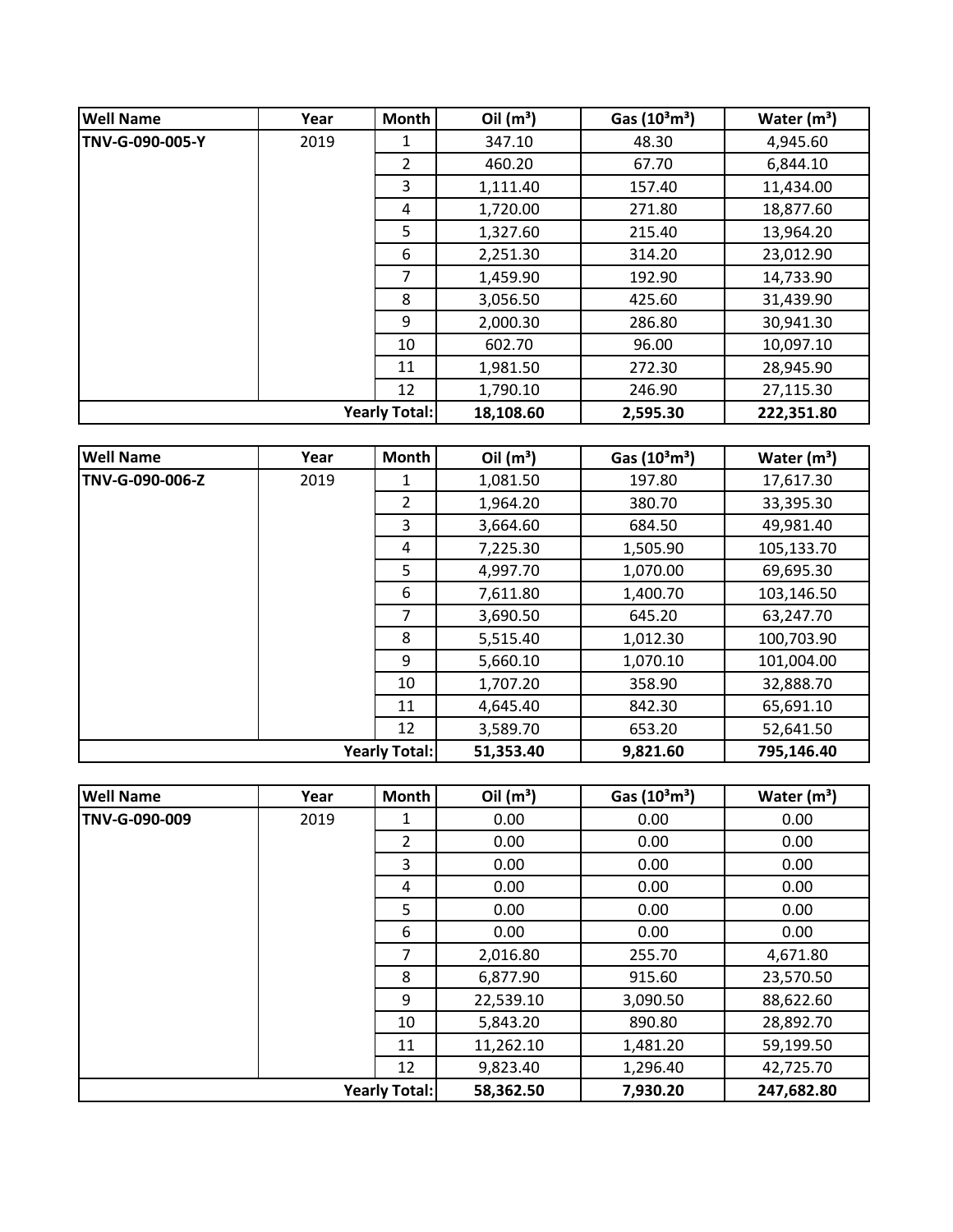| <b>Well Name</b>     | Year | Month         | Oil $(m^3)$ | Gas $(10^3 \text{m}^3)$ | Water $(m^3)$ |
|----------------------|------|---------------|-------------|-------------------------|---------------|
| TNV-L-098-001-Y      | 2019 |               | 63,163.80   | 36,781.80               | 6,186.80      |
|                      |      | $\mathcal{P}$ | 72,542.20   | 34,739.80               | 6,269.40      |
|                      |      | 3             | 61,064.10   | 25,222.40               | 14,586.00     |
|                      |      | 4             | 56,212.40   | 33,173.70               | 38,847.30     |
|                      |      | 5             | 31,326.20   | 26,412.40               | 26,231.50     |
|                      |      | 6             | 43,297.30   | 42,122.80               | 47,965.80     |
|                      |      | 7             | 27,297.30   | 16,719.00               | 41,890.40     |
|                      |      | 8             | 23,898.30   | 12,756.60               | 48,487.50     |
|                      |      | 9             | 27,038.50   | 15,995.70               | 59,751.00     |
|                      |      | 10            | 8,367.70    | 5,026.90                | 20,864.30     |
|                      |      | 11            | 5,950.20    | 1,762.80                | 23,055.80     |
|                      |      | 12            | 9,287.60    | 2,870.90                | 32,402.20     |
| <b>Yearly Total:</b> |      |               | 429,445.60  | 253,584.80              | 366,538.00    |

| <b>Well Name</b> | Year | <b>Month</b>         | Oil $(m^3)$ | Gas $(10^3 \text{m}^3)$ | Water $(m^3)$ |
|------------------|------|----------------------|-------------|-------------------------|---------------|
| TNV-L-098-002    | 2019 | 1                    | 46,507.60   | 70,366.30               | 5,043.90      |
|                  |      | $\overline{2}$       | 30,359.60   | 45,267.70               | 3,657.40      |
|                  |      | 3                    | 23,531.50   | 31,336.00               | 4,191.60      |
|                  |      | 4                    | 42,935.10   | 63,919.20               | 10,475.80     |
|                  |      | 5                    | 23,727.30   | 36,279.10               | 5,551.10      |
|                  |      | 6                    | 48,173.70   | 73,233.60               | 7,512.20      |
|                  |      | 7                    | 35,541.20   | 55,717.10               | 4,845.00      |
|                  |      | 8                    | 49,715.60   | 86,203.80               | 8,008.40      |
|                  |      | 9                    | 48,255.70   | 86,217.30               | 10,198.80     |
|                  |      | 10                   | 15,896.70   | 31,581.50               | 3,658.10      |
|                  |      | 11                   | 32,173.70   | 55,129.90               | 6,456.20      |
|                  |      | 12                   | 28,429.10   | 49,029.00               | 2,498.30      |
|                  |      | <b>Yearly Total:</b> | 425,246.80  | 684,280.50              | 72,096.80     |

| <b>Well Name</b>     | Year | <b>Month</b>   | Oil $(m^3)$ | Gas $(10^3 \text{m}^3)$ | Water $(m^3)$ |
|----------------------|------|----------------|-------------|-------------------------|---------------|
| TNV-L-098-004        | 2019 | 1              | 23,052.30   | 3,290.40                | 67,686.60     |
|                      |      | $\overline{2}$ | 18,082.20   | 2,734.90                | 55,012.70     |
|                      |      | 3              | 13,566.20   | 1,977.00                | 50,730.20     |
|                      |      | 4              | 21,548.30   | 3,504.00                | 70,320.80     |
|                      |      | 5              | 14,150.70   | 2,363.30                | 48,276.30     |
|                      |      | 6              | 17,628.40   | 2,531.40                | 62,926.10     |
|                      |      | 7              | 16,026.20   | 2,186.10                | 61,052.70     |
|                      |      | 8              | 18,337.90   | 2,625.70                | 61,376.20     |
|                      |      | 9              | 17,215.00   | 2,539.30                | 70,074.30     |
|                      |      | 10             | 6,957.80    | 1,140.90                | 24,320.50     |
|                      |      | 11             | 14,902.20   | 2,108.20                | 66,001.30     |
|                      |      | 12             | 5,757.20    | 817.30                  | 28,963.90     |
| <b>Yearly Total:</b> |      |                | 187,224.40  | 27,818.50               | 666,741.60    |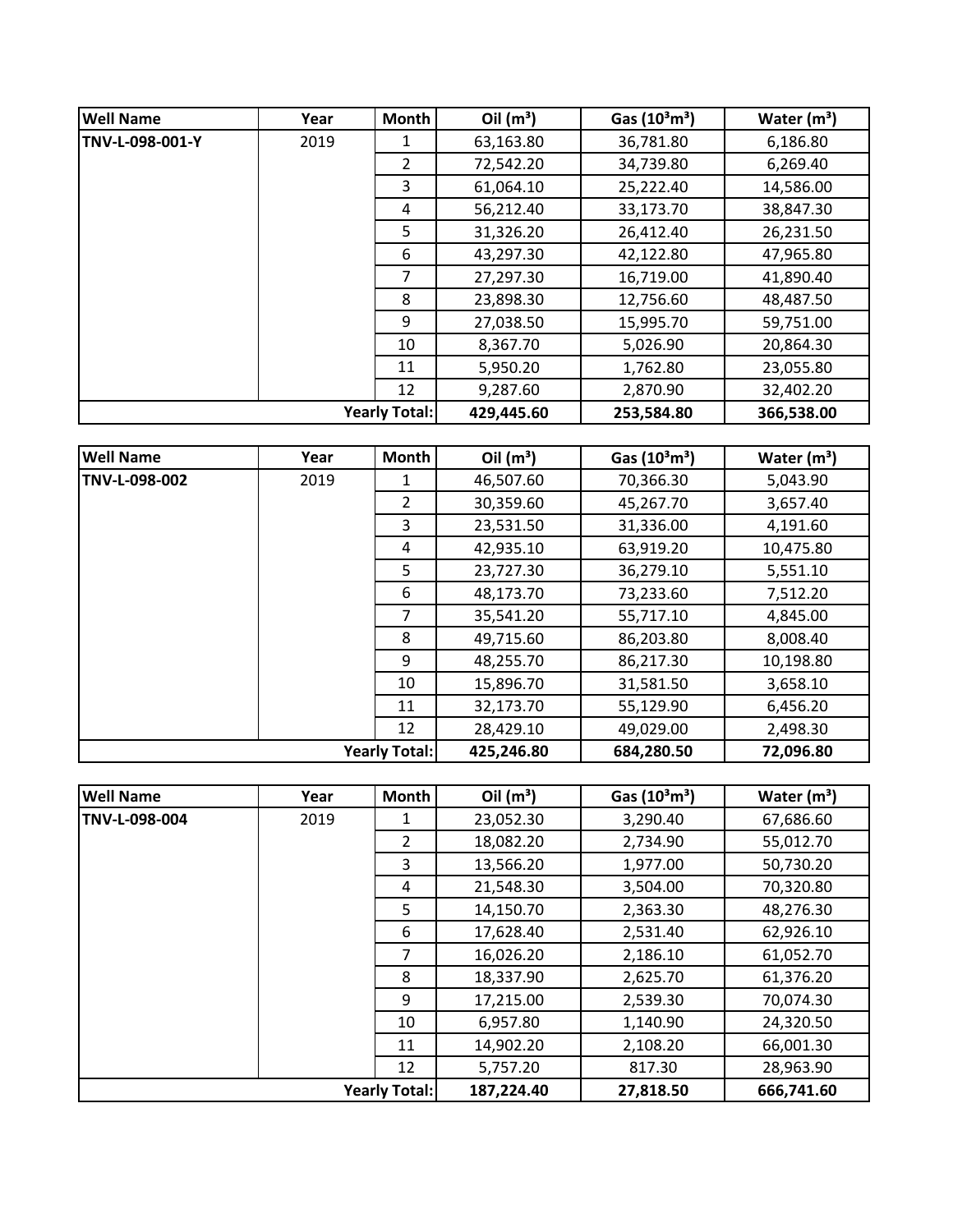| <b>Well Name</b>     | Year | Month | Oil $(m^3)$ | Gas $(10^3 \text{m}^3)$ | Water $(m^3)$ |
|----------------------|------|-------|-------------|-------------------------|---------------|
| TNV-L-098-007-X      | 2019 | 1     | 7,939.80    | 1,205.10                | 31,205.30     |
|                      |      | 2     | 6,886.20    | 1,107.40                | 28,249.10     |
|                      |      | 3     | 3,997.70    | 619.50                  | 15,866.70     |
|                      |      | 4     | 6,472.00    | 1,119.10                | 27,404.90     |
|                      |      | 5     | 5,221.70    | 927.40                  | 21,190.30     |
|                      |      | 6     | 7,064.70    | 1,078.70                | 27,860.20     |
|                      |      | 7     | 7,175.50    | 1,040.80                | 27,939.60     |
|                      |      | 8     | 7,699.10    | 1,172.20                | 30,553.40     |
|                      |      | 9     | 7,451.30    | 1,168.80                | 32,123.70     |
|                      |      | 10    | 2,189.80    | 381.90                  | 10,198.90     |
|                      |      | 11    | 5,767.70    | 867.70                  | 23,427.30     |
|                      |      | 12    | 2,993.00    | 451.80                  | 12,606.40     |
| <b>Yearly Total:</b> |      |       | 70,858.50   | 11,140.40               | 288,625.80    |

| <b>Well Name</b>     | Year | <b>Month</b> | Oil $(m^3)$ | Gas $(10^3 \text{m}^3)$ | Water $(m^3)$ |
|----------------------|------|--------------|-------------|-------------------------|---------------|
| TNV-L-098-008        | 2019 | 1            | 6,777.70    | 953.90                  | 51,287.30     |
|                      |      | 2            | 6,083.60    | 907.10                  | 48,051.10     |
|                      |      | 3            | 2,628.90    | 377.50                  | 19,944.40     |
|                      |      | 4            | 3,666.00    | 587.60                  | 27,157.20     |
|                      |      | 5            | 4,780.40    | 787.00                  | 33,211.10     |
|                      |      | 6            | 5,366.50    | 759.80                  | 36,231.70     |
|                      |      | 7            | 3,865.80    | 519.80                  | 32,937.60     |
|                      |      | 8            | 2,382.70    | 336.30                  | 20,725.50     |
|                      |      | 9            | 871.20      | 126.70                  | 7,840.60      |
|                      |      | 10           | 1,408.90    | 227.80                  | 13,693.40     |
|                      |      | 11           | 2,713.80    | 378.50                  | 24,802.20     |
|                      |      | 12           | 2,801.80    | 392.10                  | 26,556.70     |
| <b>Yearly Total:</b> |      |              | 43,347.30   | 6,354.10                | 342,438.80    |

| <b>Well Name</b>     | Year | <b>Month</b>   | Oil $(m^3)$ | Gas $(10^3 \text{m}^3)$ | Water $(m^3)$ |
|----------------------|------|----------------|-------------|-------------------------|---------------|
| TNV-L-098-009        | 2019 | 1              | 0.00        | 0.00                    | 0.00          |
|                      |      | $\overline{2}$ | 0.00        | 0.00                    | 0.00          |
|                      |      | 3              | 1,403.20    | 204.50                  | 7,166.20      |
|                      |      | 4              | 0.00        | 0.00                    | 0.00          |
|                      |      | 5              | 0.00        | 0.00                    | 0.00          |
|                      |      | 6              | 0.00        | 0.00                    | 0.00          |
|                      |      | 7              | 830.30      | 113.30                  | 2,803.90      |
|                      |      | 8              | 11,076.40   | 1,585.90                | 46,377.40     |
|                      |      | 9              | 11,324.80   | 1,670.40                | 41,246.60     |
|                      |      | 10             | 3,710.30    | 608.50                  | 14,697.20     |
|                      |      | 11             | 6,625.80    | 937.30                  | 25,044.60     |
|                      |      | 12             | 8,291.70    | 1,177.20                | 33,428.40     |
| <b>Yearly Total:</b> |      | 43,262.50      | 6,297.10    | 170,764.30              |               |